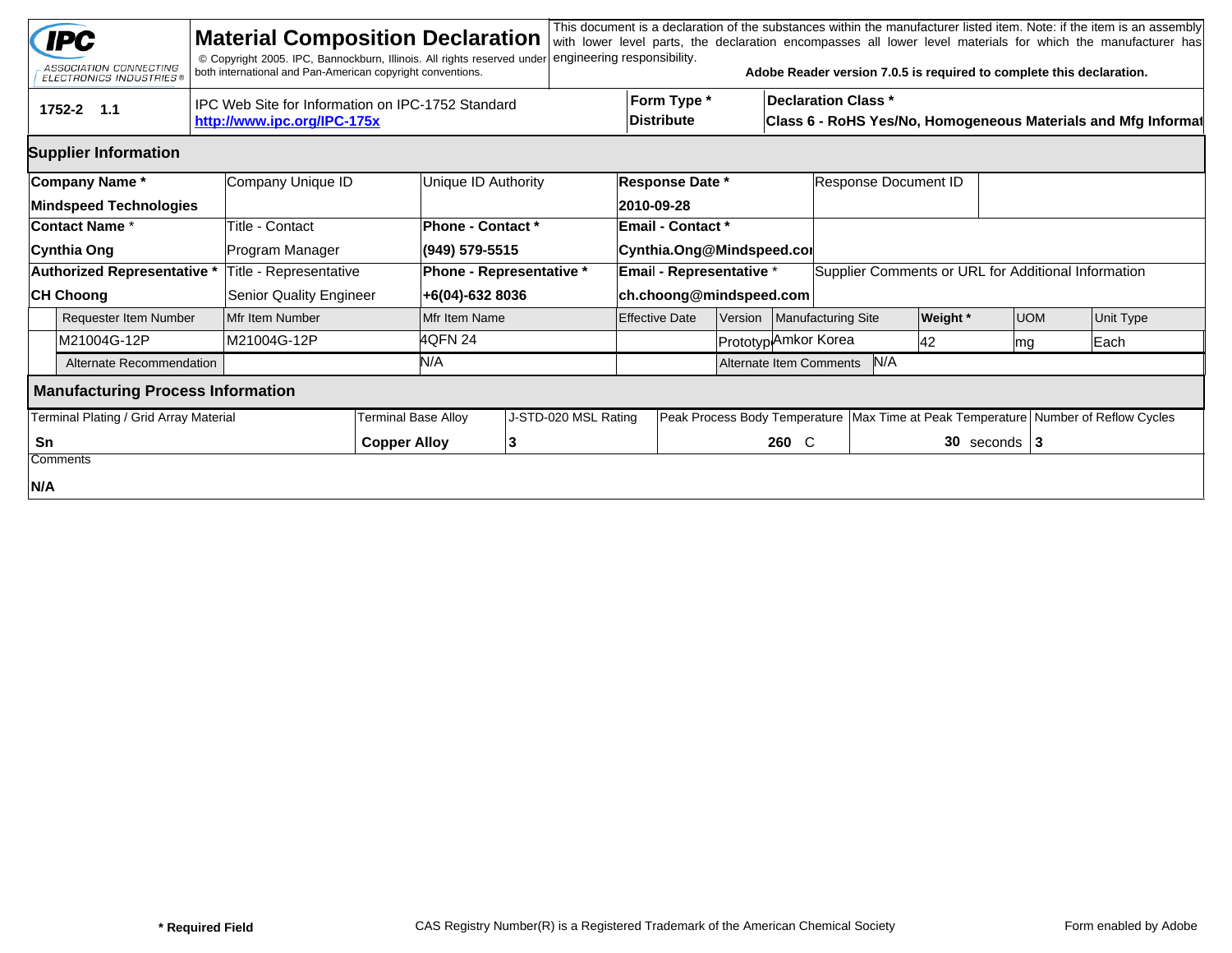| Save the fields in<br>this form to a file                                                                                                                                                                                                                                                                                          | Import fields from a<br><b>Export Data</b><br><b>Import Data</b><br><b>Reset Form</b><br>file into this form                                                                                                                                                                                                                                                                                                                                                                                                                                                                                                                                                                                                                                                                                                                                                                                                                                                                                                                                                                                                                                                                                                                                                       |  | Locked |  |  |  |  |  |  |  |  |
|------------------------------------------------------------------------------------------------------------------------------------------------------------------------------------------------------------------------------------------------------------------------------------------------------------------------------------|--------------------------------------------------------------------------------------------------------------------------------------------------------------------------------------------------------------------------------------------------------------------------------------------------------------------------------------------------------------------------------------------------------------------------------------------------------------------------------------------------------------------------------------------------------------------------------------------------------------------------------------------------------------------------------------------------------------------------------------------------------------------------------------------------------------------------------------------------------------------------------------------------------------------------------------------------------------------------------------------------------------------------------------------------------------------------------------------------------------------------------------------------------------------------------------------------------------------------------------------------------------------|--|--------|--|--|--|--|--|--|--|--|
|                                                                                                                                                                                                                                                                                                                                    | <b>RoHS Material Composition Declaration</b><br><b>Declaration Type *</b><br>Simplified                                                                                                                                                                                                                                                                                                                                                                                                                                                                                                                                                                                                                                                                                                                                                                                                                                                                                                                                                                                                                                                                                                                                                                            |  |        |  |  |  |  |  |  |  |  |
| RoHS Definition: Quantity limit of 0.1% by mass (1000 PPM) in homogeneous material for: Lead (Pb), Mercury, Hexavalent Chromium, Polybrominated Biphenyls (PBB),<br><b>RoHS Directive</b><br>Polybrominated Diphenyl Ethers (PBDE) and quantity limit of 0.01% by mass (100 PPM) of homogeneous material for Cadmium<br>2002/95/EC |                                                                                                                                                                                                                                                                                                                                                                                                                                                                                                                                                                                                                                                                                                                                                                                                                                                                                                                                                                                                                                                                                                                                                                                                                                                                    |  |        |  |  |  |  |  |  |  |  |
|                                                                                                                                                                                                                                                                                                                                    | Supplier certifies that it gathered the information it provides in this form concerning RoHS restrictive substances using appropriate methods to ensure its accuracy and that such information is true and correct to the best<br>that Supplier completes this form. Supplier acknowledges that Company will rely on this certification in determining the compliance of its products with European Union member state laws that implement the RoHS Directive. C<br>Supplier may have relied on information provided by others in completing this form, and that Supplier may not have independently verified such information. However, in situations where Supplier has not independently verifi<br>Supplier agrees that, at a minimum, its suppliers have provided certifications regarding their contributions to the part, and those certifications are at least as comprehensive as the certification in this paragraph. If th<br>written agreement with respect to the identified part,the terms and conditions of that agreement, including any warranty rights and or remedies provided as part of that agreement, will be the sole and exclusive source of t<br>remedies for issues that arise regarding information the Supplier provides in this form. |  |        |  |  |  |  |  |  |  |  |
| <b>RoHS Declaration *</b>                                                                                                                                                                                                                                                                                                          | Supplier Acceptance * Accepted                                                                                                                                                                                                                                                                                                                                                                                                                                                                                                                                                                                                                                                                                                                                                                                                                                                                                                                                                                                                                                                                                                                                                                                                                                     |  |        |  |  |  |  |  |  |  |  |
| Exemptions: If the declared item does not contain RoHS restricted substances per the definition above except for defined RoHS exemptions, then select the corresponding response in the RoHS Declaration<br>above and choose all applicable exemptions.                                                                            |                                                                                                                                                                                                                                                                                                                                                                                                                                                                                                                                                                                                                                                                                                                                                                                                                                                                                                                                                                                                                                                                                                                                                                                                                                                                    |  |        |  |  |  |  |  |  |  |  |
| <b>Declaration Signature</b>                                                                                                                                                                                                                                                                                                       |                                                                                                                                                                                                                                                                                                                                                                                                                                                                                                                                                                                                                                                                                                                                                                                                                                                                                                                                                                                                                                                                                                                                                                                                                                                                    |  |        |  |  |  |  |  |  |  |  |
| Instructions: Complete all of the required fields on all pages of this form. Select the "Accepted" on the Supplier Acceptance drop-down. This will display the signature area. Digitally sign<br>the declaration (if required by the Requester) and click on Submit Form to have the form returned to the Requester.               |                                                                                                                                                                                                                                                                                                                                                                                                                                                                                                                                                                                                                                                                                                                                                                                                                                                                                                                                                                                                                                                                                                                                                                                                                                                                    |  |        |  |  |  |  |  |  |  |  |
|                                                                                                                                                                                                                                                                                                                                    | Supplier Digital Signature Cynthia Ong - Mindspeed Technologies<br>Digitally signed by Cynthia Ong - Mindspeed Technologies Inc.<br>DN: cn=Cynthia Ong - Mindspeed Technologies Inc.<br>Date: 2010.09.30 17:37:39 -07'00'                                                                                                                                                                                                                                                                                                                                                                                                                                                                                                                                                                                                                                                                                                                                                                                                                                                                                                                                                                                                                                          |  |        |  |  |  |  |  |  |  |  |